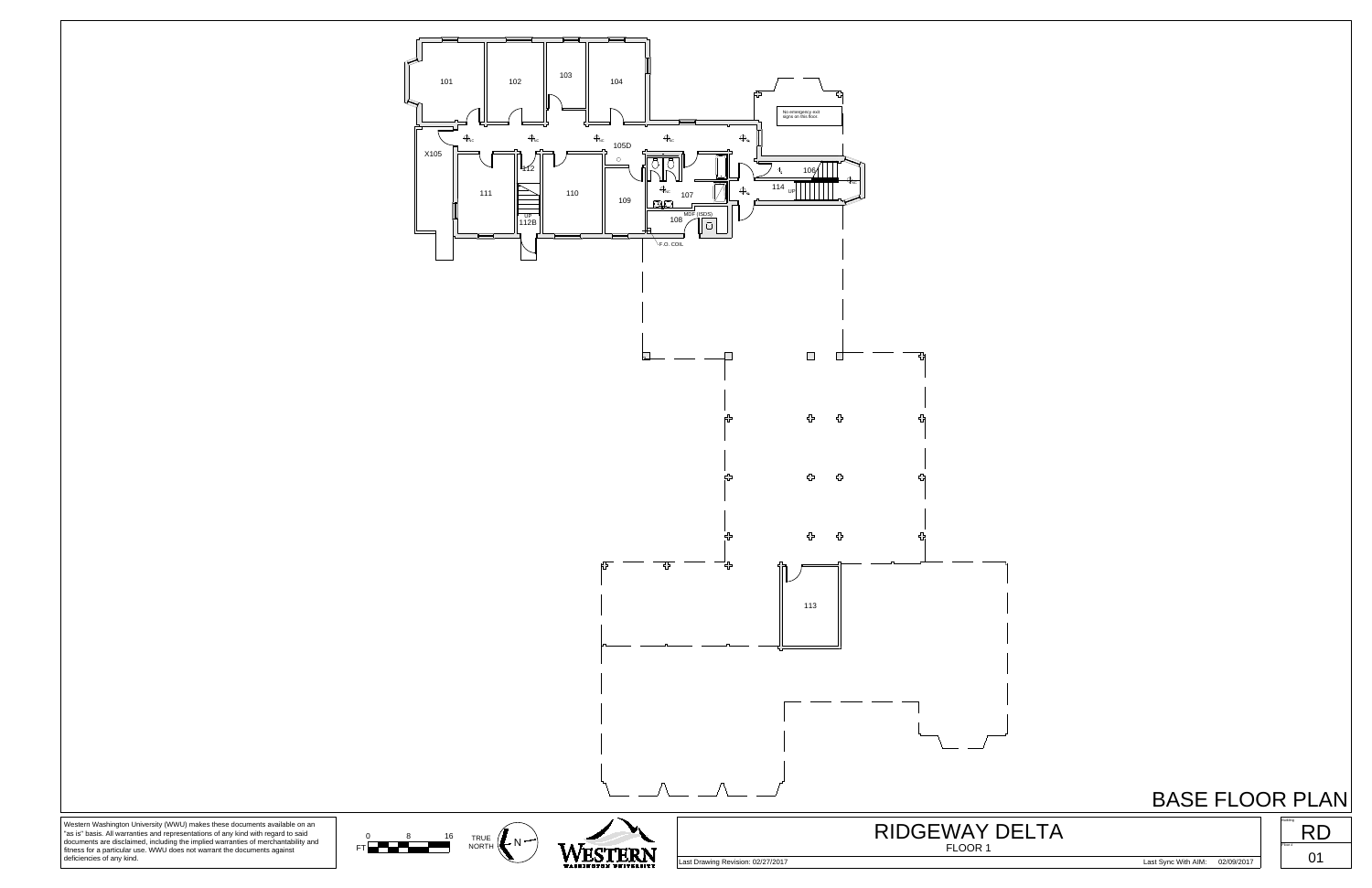

documents are disclaimed, including the implied warranties of merchantability and fitness for a particular use. WWU does not warrant the documents against deficiencies of any kind.

Last Drawing Revision: 02/27/2017 Last Sync With AIM: 02/15/2017

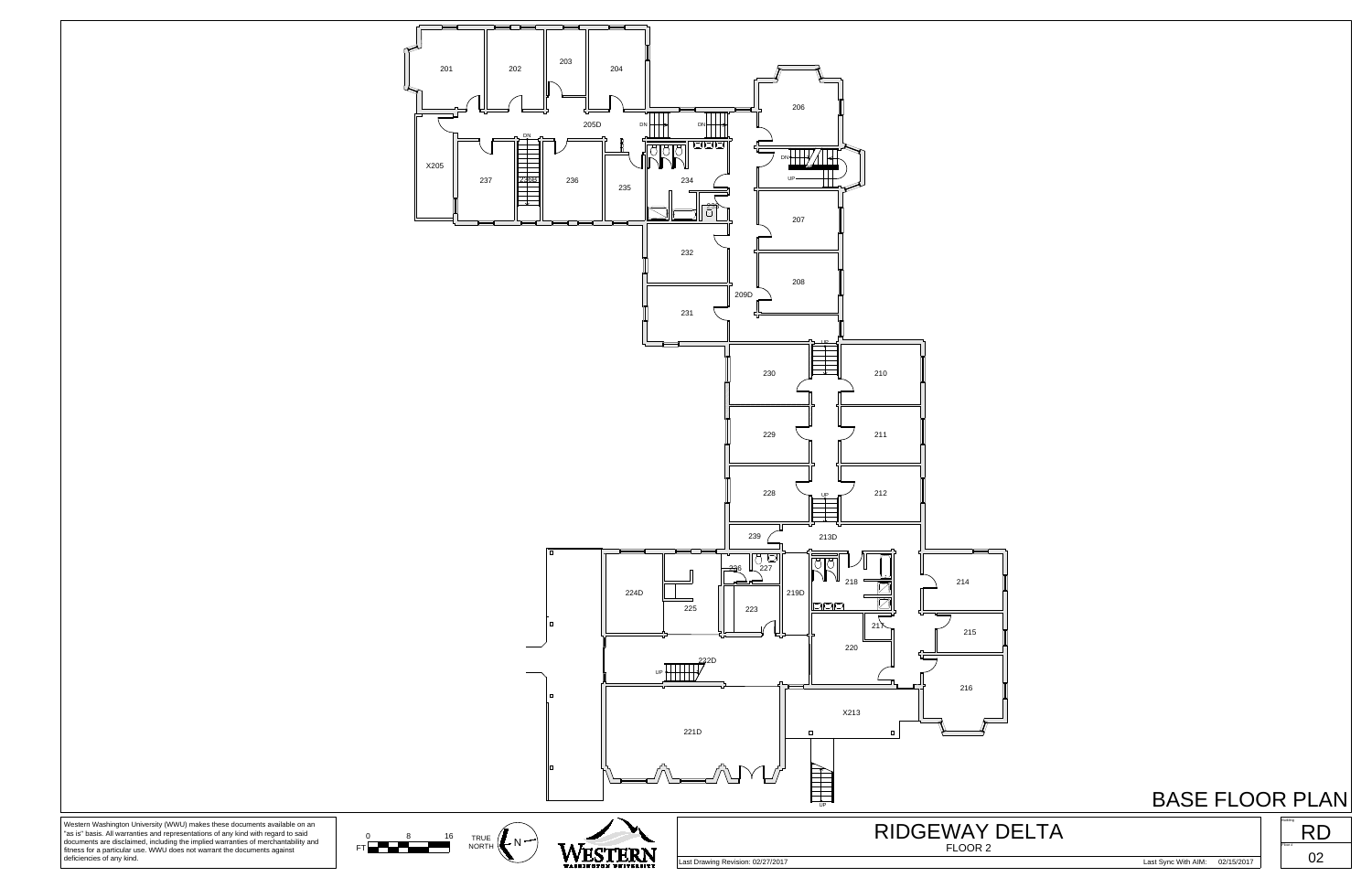



Western Washington University (WWU) makes these documents available on an "as is" basis. All warranties and representations of any kind with regard to said documents are disclaimed, including the implied warranties of merchantability and fitness for a particular use. WWU does not warrant the documents against deficiencies of any kind.